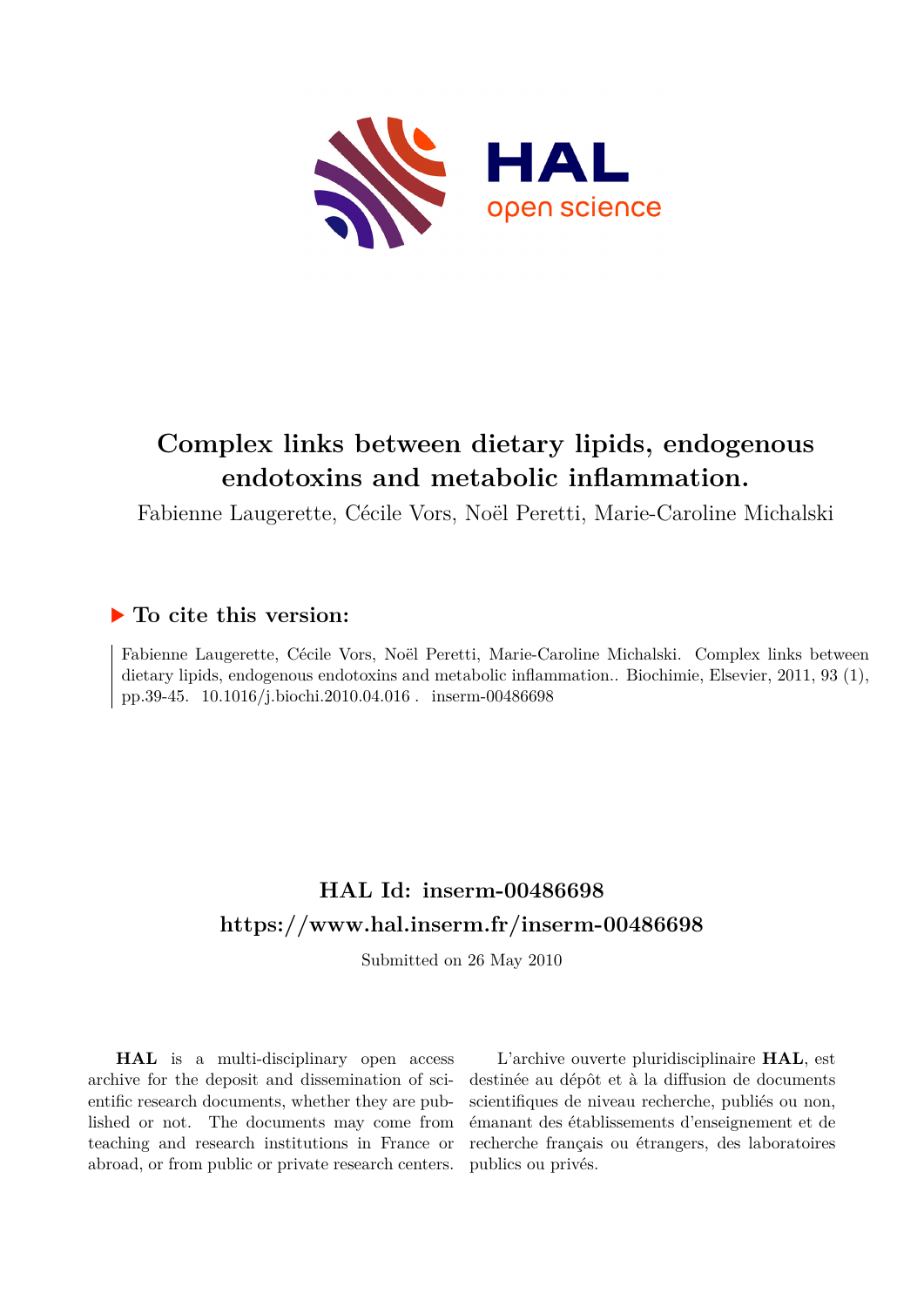| $\mathbf{1}$   |                                                                                                                                                          |
|----------------|----------------------------------------------------------------------------------------------------------------------------------------------------------|
| $\overline{2}$ |                                                                                                                                                          |
| 3              | Mini-review                                                                                                                                              |
| $\overline{4}$ |                                                                                                                                                          |
| 5              | Complex links between dietary lipids, endogenous endotoxins                                                                                              |
| 6              | and metabolic inflammation                                                                                                                               |
| 7              |                                                                                                                                                          |
| 8              |                                                                                                                                                          |
| 9              | Fabienne Laugerette, <sup>1,2,†</sup> Cécile Vors, <sup>3,4,†</sup> Noël Peretti <sup>2,6</sup> and Marie-Caroline Michalski <sup>4,5</sup> <sup>*</sup> |
| 10             |                                                                                                                                                          |
| 11             | $^{\dagger}$ FL and CV contributed equally to the work.                                                                                                  |
| 12             |                                                                                                                                                          |
| 13             | <sup>1</sup> Universite de Lyon, F-69100 VILLEURBANNE                                                                                                    |
| 14             | <sup>2</sup> INSERM, U870, RMND, F-69621 VILLEURBANNE                                                                                                    |
| 15             | <sup>3</sup> INSA-Lyon, IMBL, F-69621 VILLEURBANNE                                                                                                       |
| 16             | <sup>4</sup> INRA, UMR 1235, RMND, F-69921 OULLINS                                                                                                       |
| 17             | <sup>5</sup> CRNH Rhône-Alpes, F-69921 OULLINS                                                                                                           |
| 18             | <sup>6</sup> Hospices Civils de Lyon, Hopitâl Femme Mère Enfant, F-69500 BRON                                                                            |
| 19             |                                                                                                                                                          |
| 20             | *Corresponding author:                                                                                                                                   |
| 21             | Régulations Métaboliques<br>Nutrition et Diabètes,<br><b>UMR</b><br>IMBL<br>Building,<br>INSA-Lyon,                                                      |
| 22             | 11 avenue Jean Capelle, 69621 VILLEURBANNE cedex, France.                                                                                                |
| 23             | $Tel: +33472438112.$                                                                                                                                     |
| 24             | $Fax : +33472438524.$                                                                                                                                    |
| 25             | marie-caroline.michalski@insa-lyon.fr                                                                                                                    |
| 26             |                                                                                                                                                          |
| 27             | <b>Abstract</b>                                                                                                                                          |
| 28             | Metabolic diseases such as obesity are characterized by a subclinical inflammatory state that                                                            |
| 29             | contributes to the development of insulin resistance and atherosclerosis. Recent reports also indicate                                                   |
| 30             | that (i) there are alterations of the intestinal microbiota in metabolic diseases and (ii) absorption of                                                 |
| 31             | endogenous endotoxins (namely lipopolysaccharides, LPS) can occur, particularly during the                                                               |
| 32             | digestion of lipids. The aim of the present review is to highlight recently gained knowledge regarding                                                   |
| 33             | the links between high fat diets, lipid digestion, intestinal microbiota and metabolic endotoxemia $\&$                                                  |

inflammation.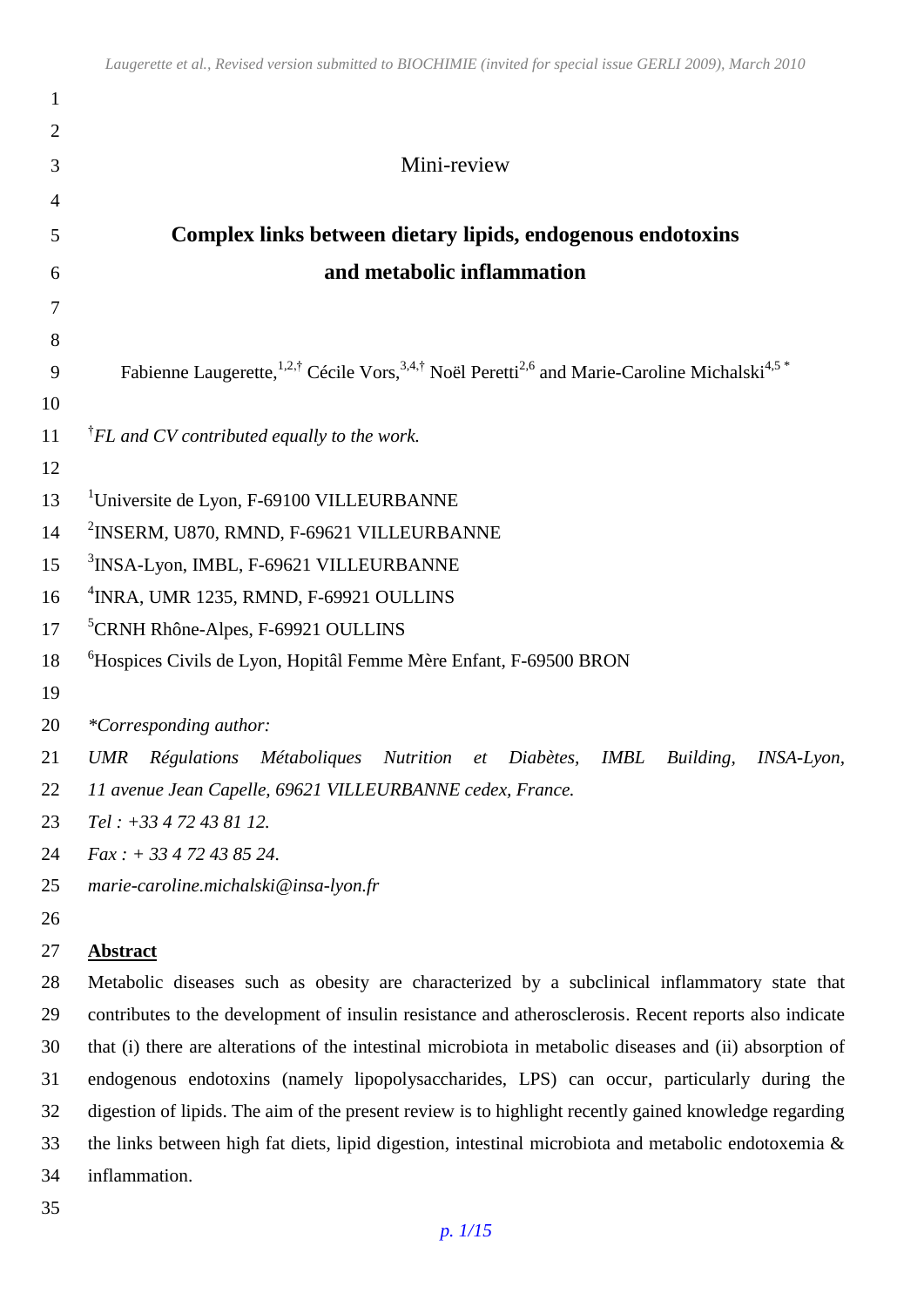#### **1. Introduction**

 Nowadays, obesity outbreak is an important health problem due to its association with metabolic disorders such as type 2 diabetes, hyperlipidemia and hypertension. These metabolic diseases resulting of genetic, environmental and nutritional factors are characterized by a subclinical inflammatory state that contributes to the development of insulin resistance and atherosclerosis [1, 2]. Although the markers of chronic inflammation such as C-reactive protein predictive of the development of atherosclerosis are clearly established, the factors responsible for the initiation and maintenance of the chronic inflammation remain to be elucidated [3]. It was however noticed very recently that (i) there are alterations of the intestinal microbiota in metabolic diseases and (ii) absorption of endotoxins (namely lipopolysaccharides, LPS) can occur [4, 5]. Endotoxins, which are components of gram negative bacteria cell wall, can appear in blood circulation from intestinal microbiota via translocation [6].

 New evidence supports the idea of a link between high fat diet and the release of endotoxins in 14 plasma of mice and humans [4, 7, 8]. The different results suggest that a chronic fat-rich diet could result in increased endotoxemia and low-grade inflammation due to the repeated endotoxin absorption from the gut during the digestion of lipids, which in turn could increase the risk of insulin resistance and atherosclerosis. Such endoxemia can be defined as "metabolic endotoxemia", in contrast with other types of endotoxemia originating from exogenous bacterial infection or sepsis. Moreover, we recently evidenced that the structure of lipids in food could be one of the determinants of LPS absorption during fat digestion in non-pathological conditions [9].

 The present review will thus discuss the different issues relating metabolic inflammation, intestinal microbiota, endogenous endotoxin absorption and the possible modulation by lipid structure.

#### **2. Inflammation in metabolic diseases**

 The low-grade inflammation is a common feature in the patho-physiology of obesity and type 2 diabetes [3, 10, 11]*.* Moreover, such inflammation increases the risk of insulin resistance and atherosclerosis [12-16]. The inflammatory response is characterized by the increase of pro-29 inflammatory cytokines as interleukin-6 (Il-6) and tumor necrosis factor- $\alpha$  (TNF- $\alpha$ ) in plasma [17]. Nappo et al. have reported that a high-fat meal is able to enhance these inflammatory cytokines contrary to a high carbohydrate meal [18]. It has been shown that butter and walnuts elicit postprandial activation of nuclear transcription factor kappa B (NFkB) in the peripheral blood monuclear cells from healthy subjects [19]. Moreover, patients suffering from coronary diseases and submitted to a high fat meal present an increase of IL-6 [20]*.* A recent study leads by Tulk & Robinson reports that by increasing the n-3 PUFA content of a high-saturated fat meal in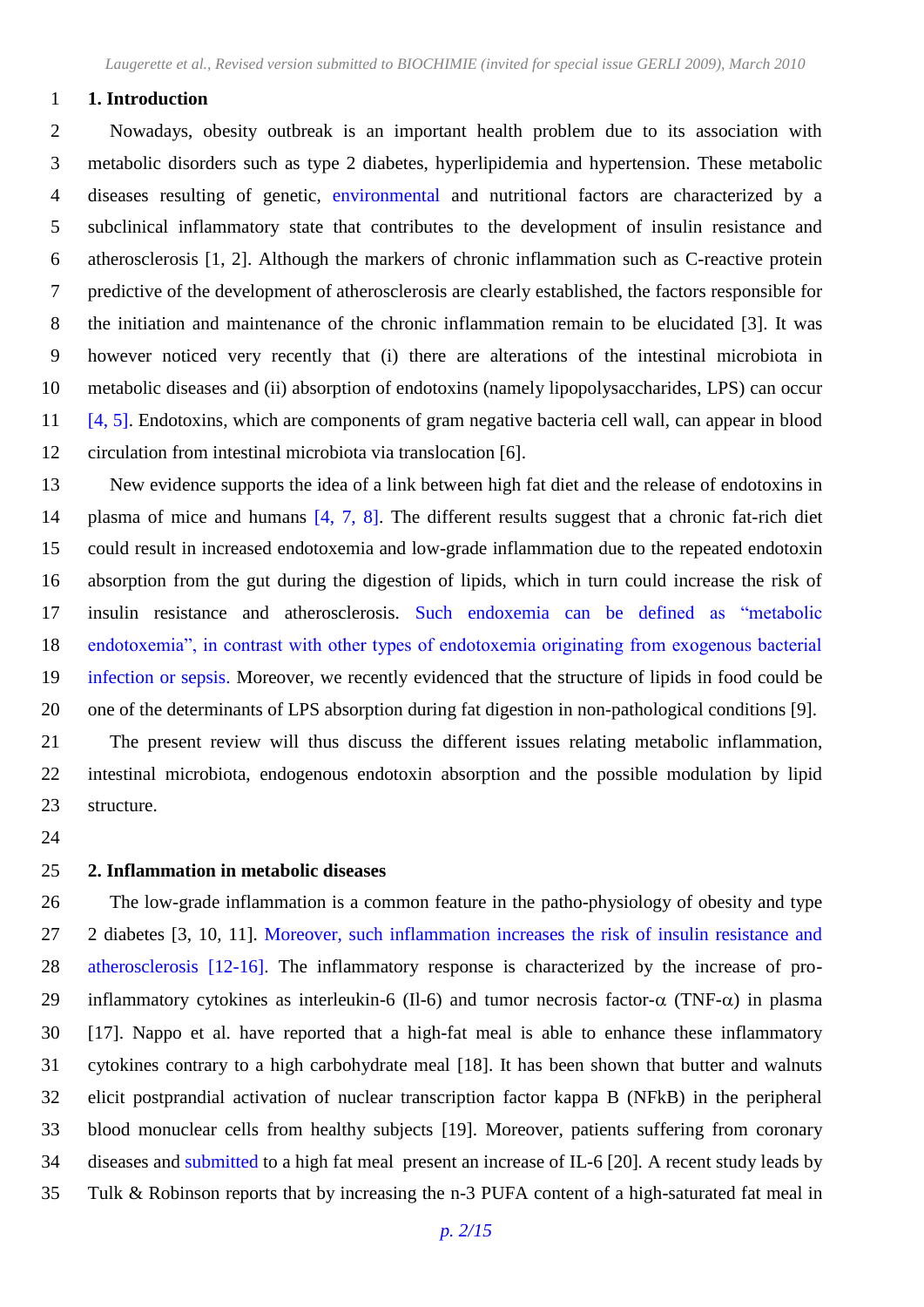men with metabolic syndrome, inflammatory responses were not modified [21]. More recently, Magné *et al.* demonstrated a possible implication of visceral adipose tissue in the postprandial low-grade inflammation after a high-saturated fat meal in healthy rats, with a transient activation of NFkB [22]. Moreover, the pathogenesis of insulin and leptin resistance associated with the intake of high fat high carbohydrate meals can be mediated by an increase in SOCS-3 (suppressor of cytokine signaling-3) in mononuclear cells after such meals, which is concomitant with increased markers of inflammation [23]. However, it is still difficult to understand the mechanisms by which a high-fat diet promotes the

 low-grade inflammation. In this respect, new studies suggest that the quality of intestinal microbiota might be involved.

#### **3. Alterations of intestinal microbiota in metabolic diseases**

 The intestinal microbiota, which is species specific and innate, may though be modified in some conditions [18]. Moreover, Turnbaugh *et al.* suggested that intestinal microbiota might affect energy balance [24]. A high fat diet in mother rats can influence the gut microbiota in rat pups and increase their adiposity and body weight [25]. Conversely, germ-free animals are protected from diet-induced obesity by increasing fatty acid metabolism [26, 27].

 Several recent studies report alterations in the composition of intestinal microbiota in the course of obesity, with differences in quantity and proportion of two dominant gut bacteria: Bacteroidetes and Firmicutes [28]. For example, ob/ob mice have a 50 % reduction on Bacteroidetes and a proportional increase in Firmicutes in comparison with lean mice [29]. In human, the microbiota appears to be different between lean and obese subjects [24, 30] with a decrease of Gram negative bacteria of the phylum Bacteroidetes in obese subject [31]. However, Duncan *et al.* did not observe such differences in Bacteroidetes/Firmicutes between lean and obese subjects [32], while Zhang *et al.* report that obese subjects present greater amounts of Bacteroidetes in their microbiota compared to lean ones [33]. Therefore, the relative content of each bacterial species in different pathophysiological conditions remains a subject of debate.

 Such alterations of the gut microbiota in obesity are important to characterize because they could trigger endogenous endotoxin (LPS) absorption from microbiota Gram negative bacteria. Indeed, recent data report the presence of low-doses of these pro-inflammatory LPS in the plasma of obese humans [10], in type 2 diabetes [34] or in patients with Crohn disease [35]. Moreover, a study by Cani *et al.* has shown that antibiotic treatment modifies the gut microbiota, reduces metabolic endotoxemia and the cecal content of LPS in both high fat-fed and *ob/ob* mice [5]. The quality of intestinal microbiota was correlated with intestinal barrier integrity, whose loss may lead to pro-inflammatory endotoxemia [36, 37]. It was recently shown in healthy humans that the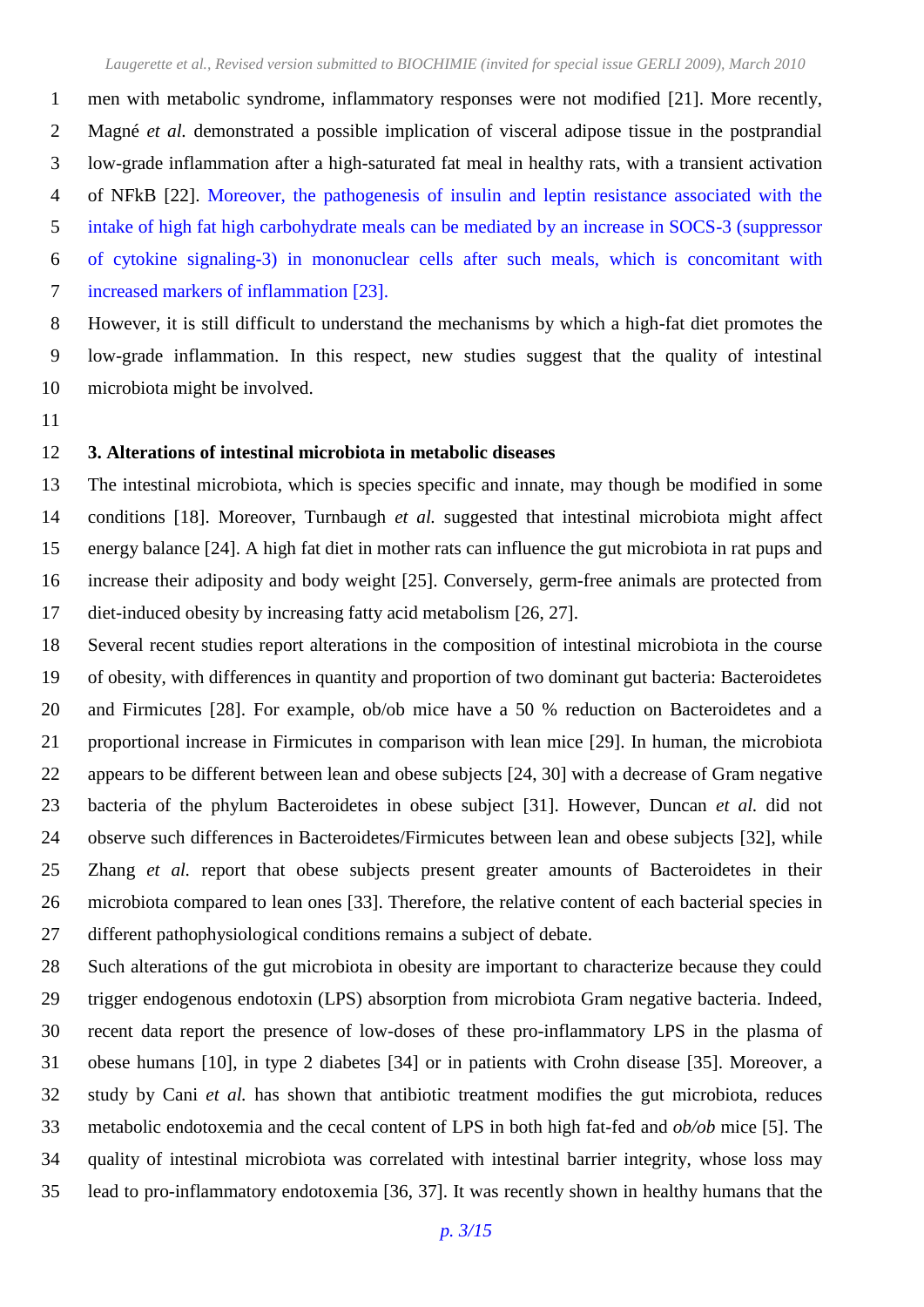administration of probiotic-containing yoghurt may improve the gut barrier function, decreasing endotoxin release and reducing low-grade chronic inflammation [38]. Prebiotics such as oligofructose can also increase *Bifidobacteria* in mice gut, which is associated with decreased endotoxemia [39].

 Consequently, the intestinal microbiota can be under the influence of the diet, which in turn may increase the intestinal absorption of LPS that can play a role in the low-grade-inflammation observed in obesity.

### **4. Proinflammatory properties of endotoxins from Gram negative bacteria (LPS)**

 LPS, which represent about 80% of the cell wall mass of Gram negative bacteria, are toxic compounds localized on the surface of bacterial cells as a part of the outer membrane. They are constituted by an antigen-O specific chain, by a core region which represents a hetero- oligosaccharide, and by a lipid A region highly conserved and representing the toxic part of the LPS [40] (**Figure 1A**).

 In pathological conditions such as infection of chronic diseases in humans, Gram negative bacteria can colonize the oral cavity and respiratory tract; they generate LPS that can lead to sepsis [41]. During a bacterial infection, LPS concentration in blood (so-called endotoxemia, normally low in healthy humans) is increased and is able to trigger the production of pro- inflammatory factors as cytokines [42, 43]. For example, the average endotoxin concentration was reported to be higher in peritoneal dyalisis patients that present systemic inflammation (0.44  $\pm 0.18$  EU/ml), compared to healthy controls  $(0.013 \pm 0.007$  EU/ml, P<0.0001) [44].

 Indeed, LPS are taken up by the Lipopolysaccharide Binding-Protein (LBP) a 65kDa protein produced by the liver and present in the blood at concentrations of approximately 2-20 µg/mL [45], and transferred to the glycophosphatidylinositol-linked receptor CD14 (cluster of differentiation-14) [46], expressed on the plasma membrane of various cell types, like monocytes, macrophages [47] or human intestinal epithelial cell lines [48]. Besides this membrane-bound (mCD14) state, CD14 is also found in a circulating soluble (sCD14) form [49], increasing during septic diseases [50, 51]. Moreover, sCD14 is involved in the bioactivity of circulating endotoxin, and can be considered as a potent marker of endotoxin in plasma [52]. Both forms of CD14 are able to bind the complex LPS-LBP and mediate signal transduction, including the activation of the transcription factor nuclear factor-қB (NFқB) *via* a toll like receptor-4 (TLR4) dependant way associate with MD-2 [53]. This signalling cascade results in the release of pro-inflammatory 35 cytokines such as Interleukin (IL)-6, or tumor necrosis factor alpha (TNF- $\alpha$ ) [54], maintaining the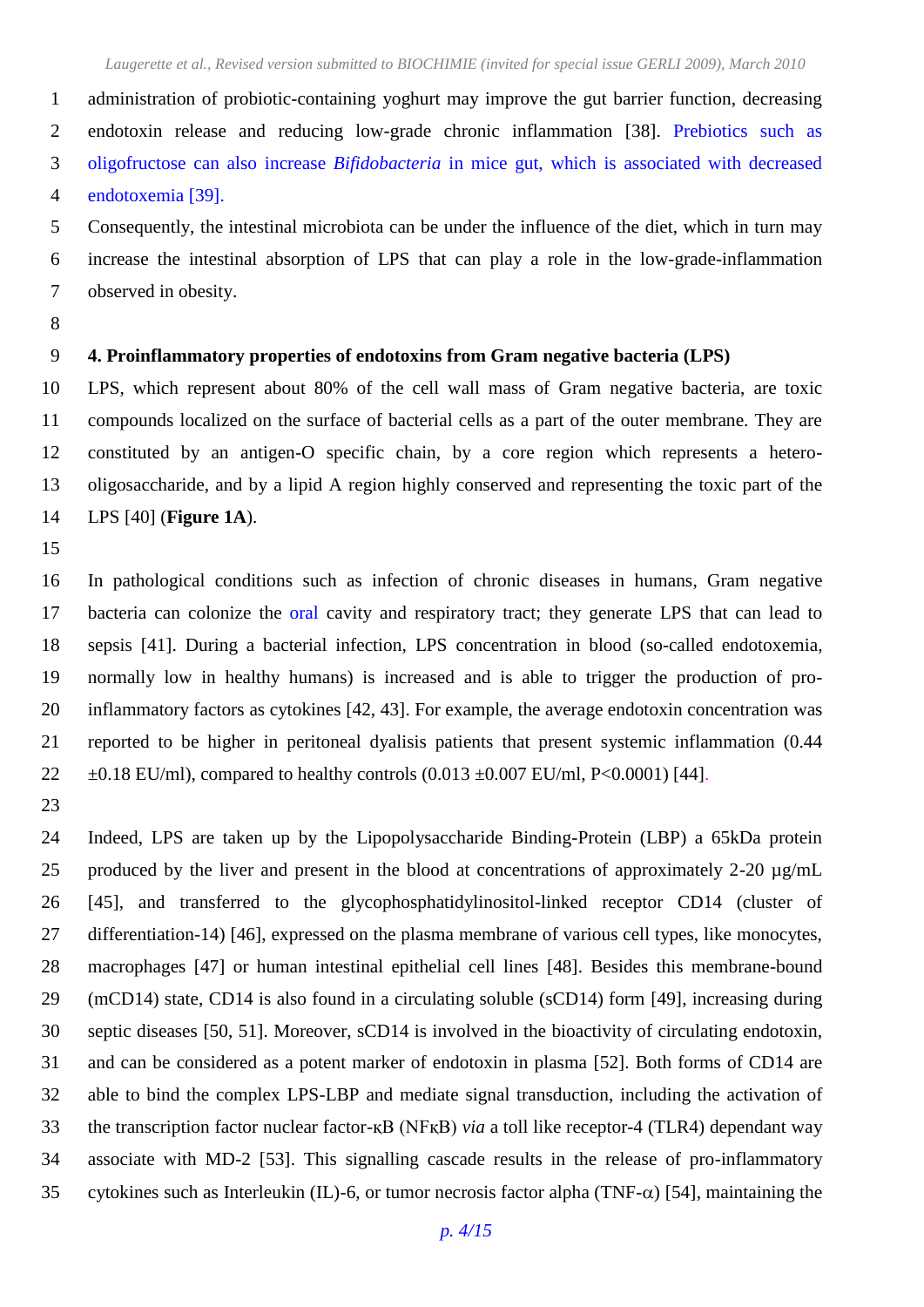low-grade inflammation (**[Figure 1B](#page-14-0)**). These different receptors are also present on the surface of intestinal cells. Indeed, intestinal cells are able to produce, express and release molecules of LBP, CD14 and TLR4. The same series of events described above concerning immunity cells also take place at intestinal level. Epithelial cells interact with LPS, and so, are active in intestinal immune system [55].

 However, in the case of septic shock, LBP is able to transfer LPS to plasma lipoproteins like HDL and chylomicrons, which neutralize endotoxin activity [56-59]. This neutralization results from the binding of the lipoproteins to their receptors, particularly on the liver, inducing increased biliary secretion of LPS [60, 61]. In addition to LBP, the phospholipid transfer protein (PLTP) implicated in the development of atherosclerosis [62] is able to link LPS and to detoxify the organism during septic shock [63, 64].

 However, in non-pathological conditions, the healthy human body also contains numerous 14 endogenous bacteria  $(\sim 10^{14})$  [6]. In this case, Gram negative bacteria reside as a majority in the gut in which they constitute, together with Gram positive bacteria, the intestinal microbiota. Intestinal absorption of endogenous LPS from this microbiota would result in the same pro- inflammatory mechanisms as described above, though to a much lesser extent: low-grade inflammation or so-called metabolic inflammation as observed in obesity.

#### **5. Links between high fat diets, inflammation and endotoxemia**

 Extrinsic factors such as the diet can affect the inflammatory response to exogenous LPS. For example, mice submitted to a high saturated fat and cholesterol diet increase their sensitivity to LPS injection [65]. However, very recent studies also support the concept that dietary fats can induce absorption of endogenous LPS from the intestinal microbiota and subsequent inflammatory response.

 The pioneering article by Cani et al. (2007) reported that a four-week high fat diet in mice (72% energy as fat) increases plasma endotoxin levels (endotoxemia) in comparison with a control diet, and that chronic low-dose infusion of LPS leads to weight gain and insulin resistance [4]. In turn CD14-KO mice resisted to increased weight gain, endotoxemia and insulin resistance induced by a high fat diet [4]. Importantly, Shi *et al.* have also shown that TLR4-KO mice are protected from NFkB-induced inflammation and development of insulin resistance [66]. Both works thus show a link between innate immunity and lipid-induced insulin resistance. Moreover, the increase in plasma LPS is lower when mice are submitted to a diet containing 35% energy as fat compared with mice fed a high-fat diet [7]. In humans, Amar *et al.* found a link between food intake and plasma endotoxin, with a positive correlation between energy intake and endotoxemia [7].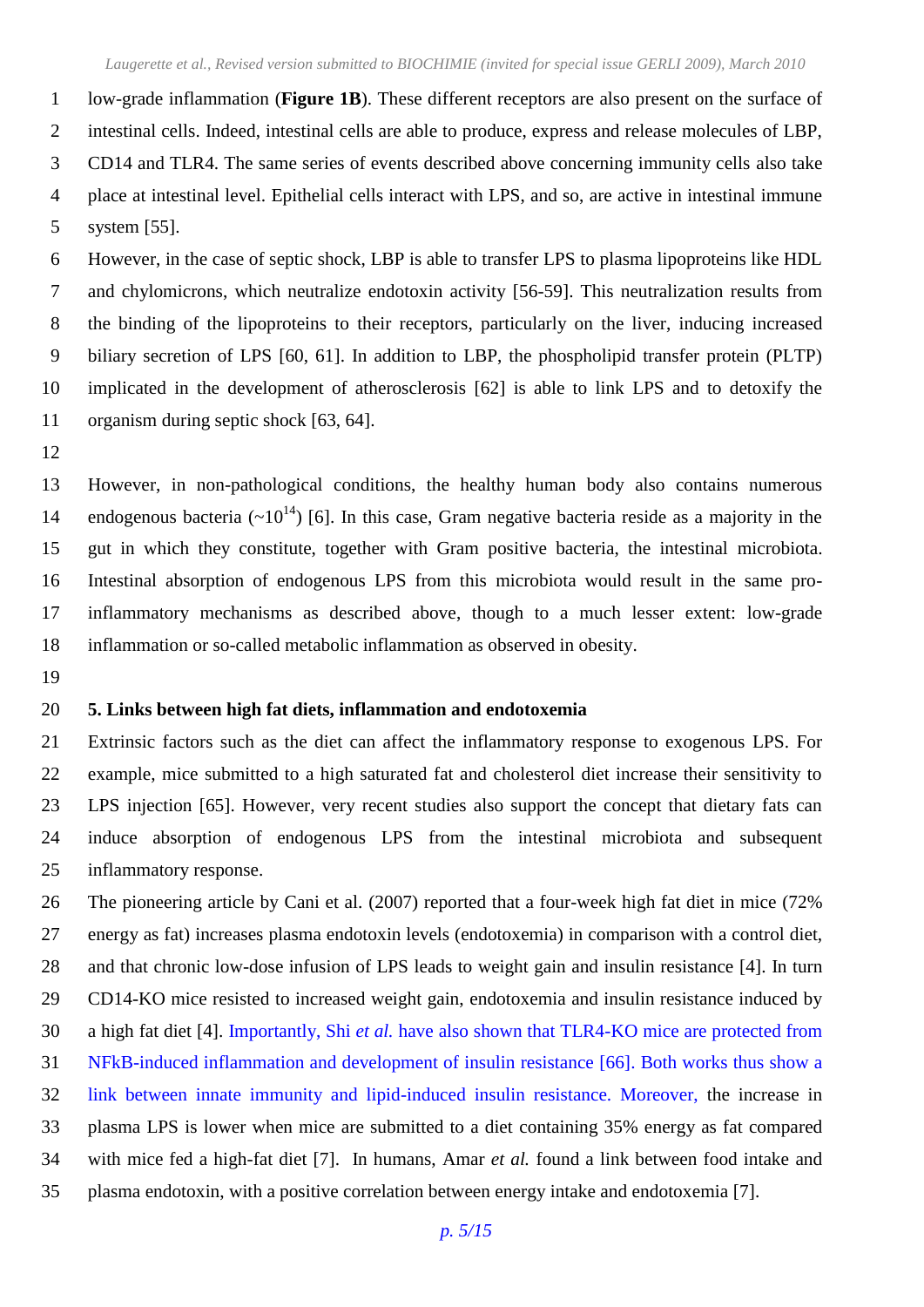On an acute basis, Erridge *et al.* showed in humans that an acute high fat bolus (50 g butter on toast) was sufficient to promote a transient increase in endotoxemia, 30 min after ingestion, in lean to obese occasional smokers [8]. Because these authors considered that smoking could contribute to elevation of plasma endotoxin via the absorption of LPS by lung [67], they examined endotoxemia for 4 hours in men receiving no meal, a high-fat meal, no meal and 3 cigarettes, or a high-fat meal and 3 cigarettes [8]. Fat was found to be the only significant parameter impacting on postprandial endotoxemia [8]. Consistently, Ghoshal *et al.* show in mice that forced feeding with triolein leads to an increase of endotoxemia after 90 minutes [68]. Conversely, feeding with tributyrin or chemically preventing chylomicron secretion blunted postprandial endotoxemia [68]. Most recently, we have shown in healthy non-smoking humans that the digestion of a mixed

 breakfast, containing various types of lipids (animal, vegetal) in emulsified and non-emulsified forms, results in a transient elevation of endotoxin in plasma and an increase of sCD14 [9]. This can explain the significant peak of inflammatory cytokine IL-6 that we observed 2 h after the mixed meal (**[Figure 2A](#page-14-1)**). Moreover, LPS appeared to be partly transported by chylomicrons (**[Figure 2A](#page-14-1)**), as observed by endotoxemia measurements and LPS immunogold labelling on purified chylomicrons [9].

 Altogether, these results show that high fat diet can result in increased endotoxemia, which in turn could be triggered by repeated ingestions of single high fat meals. Indeed, lipid digestion and chylomicrons secretion can promote intestinal absorption of LPS from gut microbiota [9, 68], which could contribute to postprandial inflammatory responses [69, 70] and thus to the onset and maintenance of chronic low-grade inflammation.

## **6. New insights: where dietary fat properties and lipid absorption kinetics might impact on endotoxemia and inflammation**

 Elevated postprandial lipemia, due to postprandial chylomicron concentration, is known to have a deleterious impact on cardiovascular risk [71]. Particularly, new interest has recently arised in the literature regarding the metabolic importance of the kinetics of lipid absorption during digestion, which can be modulated by dietary fat structure [72, 73]. In food products, most fatty acids are esterified in the form of triacylglycerols (TAG) that are digested in the stomach and in the small intestine through the action of specific lipases [74-76]. After the pancreatic lipolysis, free fatty acids and 2-monoacylglycerols are released, which are mainly absorbed by enterocytes. In the latter, lipolysis products are re-esterified as TAG, secreted into lymph and further released in the bloodstream in chylomicrons [74, 77].

 The recent findings about postprandial endotoxemia and inflammation suggest a new role of the lipid digestion/chylomicron secretion phase, in promoting an immune response. Very recently,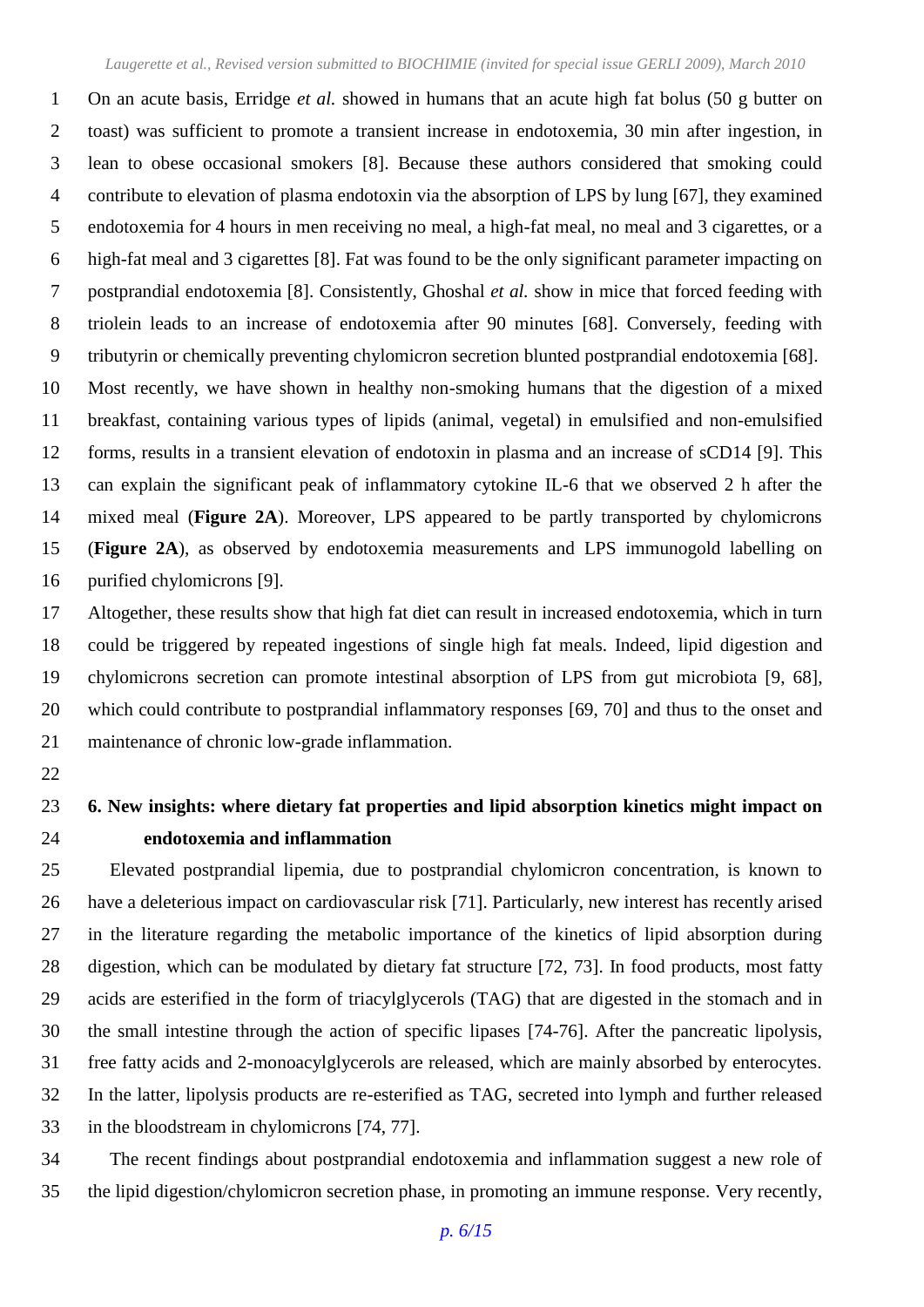we have shown that the postprandial lipemia of rats was increased when fed a fine emulsion of sunflower oil with lecithin as emulsifier, compared to unemulsified sunflower oil [9]. This finding was consistent with another recent report in humans showing that the absorption of *n*-3 PUFA was higher from an emulsion than from the originate oil [78]. Most importantly, our results show that postprandial endotoxemia was increased after emulsion vs oil feeding, with AUC of LPS being correlated with AUC of TAG during digestion (**[Figure 2B](#page-14-1)**, [9]). This correlation appears to be due to the role of chylomicrons in postprandial LPS transport [9, 68].

 Now, it appears that the kinetics of postprandial lipemia and chylomicron secretion can be modified by dietary fat properties. Regarding fatty acid composition of dietary fat, Mekki *et al*. observed that butter in a meal resulted in (i) lower postprandial lipemia and chylomicron accumulation and (ii) smaller chylomicrons, than emulsified vegetable oil [79]. Regarding TAG molecular structure, dietary fats that contain mostly SFA at the *sn*-2 position of their TAG are reported to induce a higher and more prolonged postprandial lipemia [80]. Moreover, obese subjects can be more sensitive than lean ones regarding the modulation of postprandial lipemia by different TAG structures [81]. In general, long chain saturated fatty acids esterified to the *sn*-1 and *sn*-3 positions are less prone to be absorbed, due to their possible saponification as calcium soaps in the gastrointestinal tract that are excreted in stools [82-84]. Moreover, long chain saturated fatty acids present a higher solid proportion (so-called solid fat content, SFC) at 37°C, which is reported to play an important role in limiting fat absorption [85, 86], especially in obese humans [81]. Some studies have also shown that differently emulsified lipids [87-90] and differently structured dairy products [91-95] result in different lipolysis and lipemia profiles, as previously reviewed [72, 96, 97]. We may thus wonder whether the biochemical and physicochemical properties of dietary fats could contribute to modulate LPS absorption during digestion, due to their effects on overall lipid absorption and chylomicron secretion.

 In induced septic endotoxemia in animal models, the composition of dietary lipids was reported to affect inflammatory response and even death outcomes. For example in mice, it was shown, that a high saturated fat and cholesterol diet increased the sensitivity of mice to LPS, and 28 the release of Il-6 and TNF- $\alpha$  [65]. Rats fed medium-chain TAG during 1 week presented a higher survival score and lower liver alterations after intraveinous infusion of a dose of LPS than their counterparts fed with corn oil presenting 100% death and acute liver alterations by infiltration & activation of Küpffer cells [98]. During digestion, short- and medium chain fatty acids are 32 absorbed directly by the portal vein to be oriented towards  $\beta$ -oxidation in the liver [74, 99]. Moreover, other recent results in rats show that medium chain TAG would protect against lipotoxicity and insulin resistance induced by high fat diet, compared to long chain saturated TAG that are usually reported to be deleterious [100]. Dietary phospholipids may also present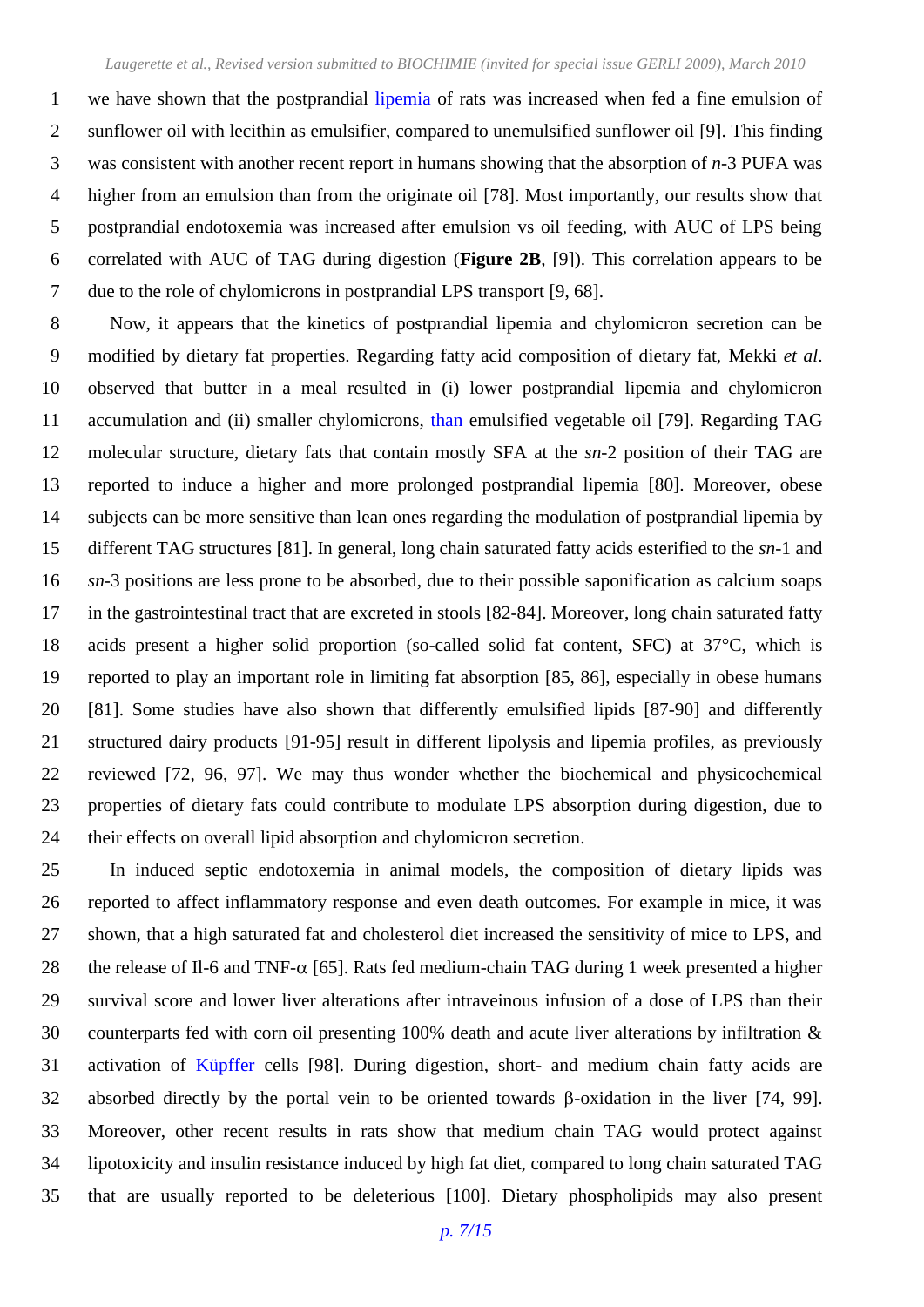nutritional benefits in the regulation of lipemia and chronic metabolic outcomes in the context of high fat diets [72, 101].

 Consequently, choosing adapted molecular lipid fomulations (fatty acid profile, PL vs TAG) and modifying the kinetics of lipid absorption and chylomicron secretion can be possible strategies to reduce postprandial endotoxin absorption and/or the metabolic consequences regarding low-grade inflammation (**Figure 3**).

#### **7. Conclusion**

 The relationship between fat-rich diets and endotoxemia is an emerging concept, which could explain the onset and maintenance of the subclinical inflammatory state that enhances the development of insulin resistance. Recent results support the concept that the digestion of dispersed dietary lipids can enhance absorption of endogenous endotoxins. The long-term consequences of such postprandial endotoxemia in the context of high fat diets in humans, and the underlying mechanisms, remain to be further explored. Moreover, adapted lipid formulations and their physical structuration can change both the extent and kinetics of postprandial endotoxemia. Therefore, optimizing the quantity, composition, physicochemical properties and emulsification state of dietary fats can be possible strategies to limit postprandial endotoxemia, with the aim of preventing low-grade inflammation. In the current context of obesity and cardiovascular disease outbreak, the links between dietary lipid properties, inflammation and interactions with intestinal microbiota appear to be complex, thus justifying the need for interdisciplinary studies in the future.

#### **Acknowledgements**

 Fabienne Laugerette acknowledges grants from Institut Benjamin Delessert and Société Française de Nutrition. Cécile Vors is a recipient of doctoral grand from INRA & CNIEL. Marie-Caroline Michalski acknowledges a grant from ALFEDIAM.

- 
- 
- 
- 
- 
- 
- 
- 
- 
-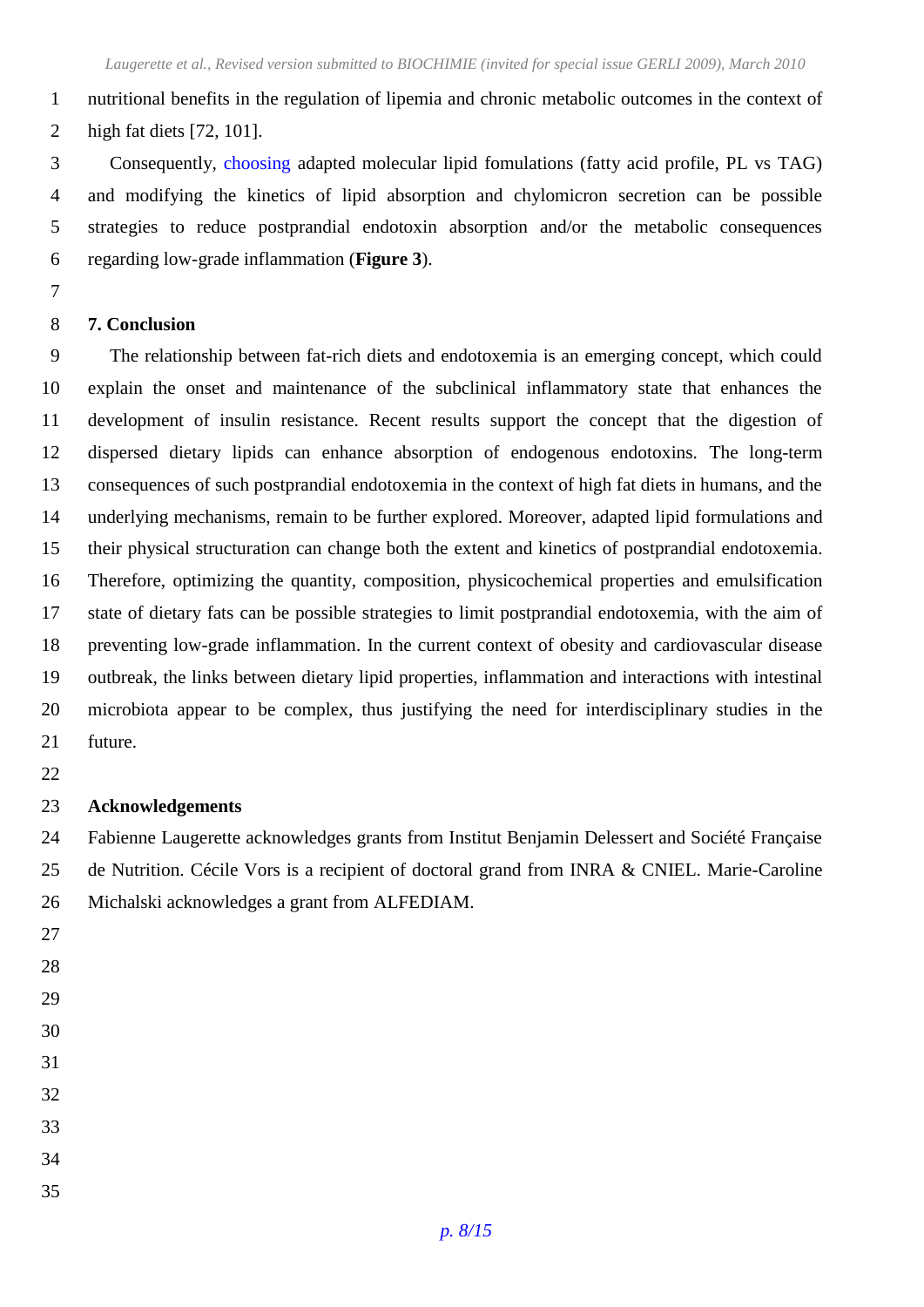#### **References**

- [1] C. Bouchard, Current understanding of the etiology of obesity: genetic and nongenetic factors, The American journal of clinical nutrition 53 (1991) 1561S-1565S.
- [2] S.U. Raymond, S. Leeder, H.M. Greenberg, Obesity and cardiovascular disease in developing countries: a growing problem and an economic threat, Current opinion in clinical nutrition and metabolic care 9 (2006) 111-116.
- [3] R. Ross, Atherosclerosis is an inflammatory disease, Am Heart J 138 (1999) S419-420.
- [4] P.D. Cani, J. Amar, M.A. Iglesias, M. Poggi, C. Knauf, D. Bastelica, A.M. Neyrinck, F.
- Fava, K.M. Tuohy, C. Chabo, A. Waget, E. Delmee, B. Cousin, T. Sulpice, B. Chamontin, J. Ferrieres, J.F. Tanti, G.R. Gibson, L. Casteilla, N.M. Delzenne, M.C. Alessi, R. Burcelin,
- Metabolic endotoxemia initiates obesity and insulin resistance, Diabetes 56 (2007) 1761-1772.
- [5] P.D. Cani, R. Bibiloni, C. Knauf, A. Waget, A.M. Neyrinck, N.M. Delzenne, R. Burcelin,
- Changes in gut microbiota control metabolic endotoxemia-induced inflammation in high-fat diet-induced obesity and diabetes in mice, Diabetes 57 (2008) 1470-1481.
- [6] R.D. Berg, The indigenous gastrointestinal microflora, Trends in Microbiology 4 (1996) 430-435.
- [7] J. Amar, R. Burcelin, J.B. Ruidavets, P.D. Cani, J. Fauvel, M.C. Alessi, B. Chamontin, J.
- Ferrieres, Energy intake is associated with endotoxemia in apparently healthy men, Am J Clin Nutr 87 (2008) 1219-1223.
- [8] C. Erridge, T. Attina, C.M. Spickett, D.J. Webb, A high-fat meal induces low-grade endotoxemia: evidence of a novel mechanism of postprandial inflammation, American Journal of Clinical Nutrition 86 (2007) 1286-1292.
- [9] F. Laugerette, C. Vors, A. Geloen, M.A. Chauvin, C. Soulage, S. Lambert-Porcheron, N.
- Peretti, M. Alligier, R. Burcelin, M. Laville, H. Vidal, M.C. Michalski, Emulsified lipids increase endotoxemia: possible role in early postprandial low-grade inflammation, Journal of Nutritional Biochemistry doi:10.1016/j.jnutbio.2009.11.011 (2010).
- [10] P. Libby, P.M. Ridker, A. Maseri, Inflammation and atherosclerosis, Circulation 105 (2002) 1135-1143.
- [11] A.S. Greenberg, M.S. Obin, Obesity and the role of adipose tissue in inflammation and metabolism, The American journal of clinical nutrition 83 (2006) 461S-465S.
- [12] R. Ross, The pathogenesis of atherosclerosis: a perspective for the 1990s, Nature 362 (1993) 801-809.
- [13] P. Libby, Inflammation in atherosclerosis, Nature 420 (2002) 868-874.
- [14] S.E. Shoelson, L. Herrero, A. Naaz, Obesity, inflammation, and insulin resistance, Gastroenterology 132 (2007) 2169-2180.
- [15] G. Tarantino, P. Colicchio, P. Conca, C. Finelli, M.N.D. Di Minno, M. Tarantino, D.
- Capone, F. Pasanisi, Young adult obese subjects with and without insulin resistance: what is the role of chronic inflammation and how to weigh it non-invasively?, Journal of Inflammation-
- London 6 (2009) -.
- [16] K. Park, M. Steffes, D.H. Lee, J.H. Himes, D.R. Jacobs, Association of inflammation with worsening HOMA-insulin resistance, Diabetologia 52 (2009) 2337-2344.
- [17] G.C. Burdge, P.C. Calder, Plasma cytokine response during the postprandial period: a potential causal process in vascular disease?, The British journal of nutrition 93 (2005) 3-9.
- [18] F. Nappo, K. Esposito, M. Cioffi, G. Giugliano, A.M. Molinari, G. Paolisso, R. Marfella,
- D. Giugliano, Postprandial endothelial activation in healthy subjects and in type 2 diabetic
- patients: role of fat and carbohydrate meals, Journal of the American College of Cardiology 39 (2002) 1145-1150.
- [19] C. Bellido, J. Lopez-Miranda, L.M. Blanco-Colio, P. Perez-Martinez, F.J. Muriana, J.L.
- Martin-Ventura, C. Marin, P. Gomez, F. Fuentes, J. Egido, F. Perez-Jimenez, Butter and walnuts,
- but not olive oil, elicit postprandial activation of nuclear transcription factor kappaB in peripheral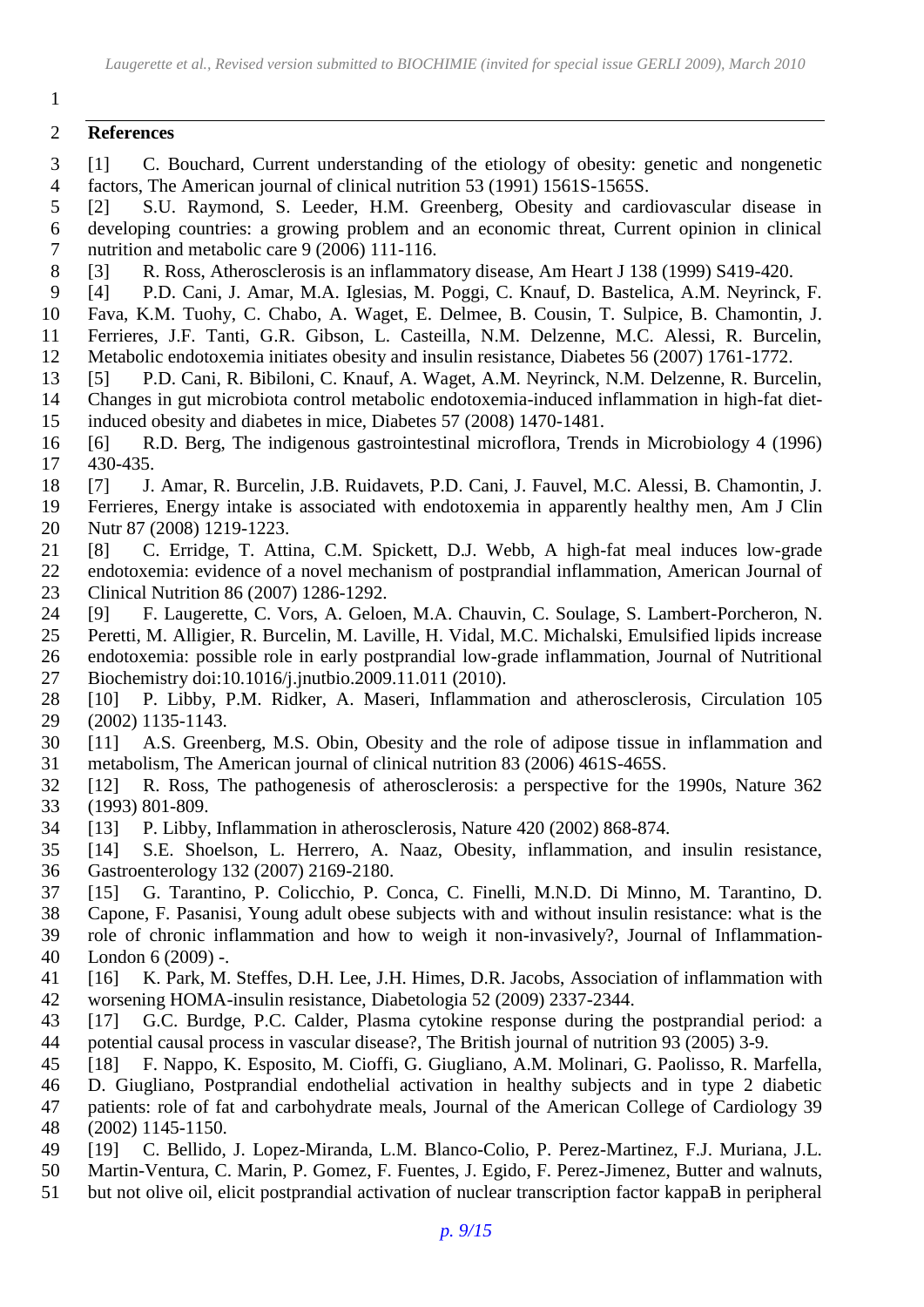- blood mononuclear cells from healthy men, The American journal of clinical nutrition 80 (2004) 1487-1491.
- [20] P. Lundman, S. Boquist, A. Samnegard, M. Bennermo, C. Held, C.G. Ericsson, A. Silveira, A. Hamsten, P. Tornvall, A high-fat meal is accompanied by increased plasma interleukin-6 concentrations, Nutr Metab Cardiovasc Dis 17 (2007) 195-202.
- [21] H.M. Tulk, L.E. Robinson, Modifying the n-6/n-3 polyunsaturated fatty acid ratio of a high-saturated fat challenge does not acutely attenuate postprandial changes in inflammatory markers in men with metabolic syndrome, Metabolism: clinical and experimental 58 (2009) 1709- 1716.
- [22] J. Magne, F. Mariotti, R. Fischer, V. Mathe, D. Tome, J.F. Huneau, Early postprandial low-grade inflammation after high-fat meal in healthy rats: possible involvement of visceral adipose tissue, The Journal of nutritional biochemistry (2009).
- [23] H. Ghanim, S. Abuaysheh, C.L. Sia, K. Korzeniewski, A. Chaudhuri, J.M. Fernandez- Real, P. Dandona, Increase in Plasma Endotoxin Concentrations and the Expression of Toll-like Receptors and Suppressor of Cytokine Signaling-3 in Mononuclear Cells After a High-Fat, High-Carbohydrate Meal Implications for insulin resistance, Diabetes Care 32 (2009) 2281-2287.
- [24] P.J. Turnbaugh, R.E. Ley, M.A. Mahowald, V. Magrini, E.R. Mardis, J.I. Gordon, An obesity-associated gut microbiome with increased capacity for energy harvest, Nature 444 (2006)
- 1027-1031.
- [25] S. Mozes, D. Bujnakova, Z. Sefcikova, V. Kmet, Developmental changes of gut microflora and enzyme activity in rat pups exposed to fat-rich diet, Obesity (Silver Spring, Md 16 (2008) 2610-2615.
- [26] F. Backhed, R.E. Ley, J.L. Sonnenburg, D.A. Peterson, J.I. Gordon, Host-bacterial mutualism in the human intestine, Science (New York, N.Y 307 (2005) 1915-1920.
- [27] F. Backhed, H. Ding, T. Wang, L.V. Hooper, G.Y. Koh, A. Nagy, C.F. Semenkovich, J.I.
- Gordon, The gut microbiota as an environmental factor that regulates fat storage, Proceedings of the National Academy of Sciences of the United States of America 101 (2004) 15718-15723.
- [28] R. Burcelin, E. Luche, M. Serino, J. Amar, The gut microbiota ecology: a new opportunity for the treatment of metabolic diseases?, Front Biosci 14 (2009) 5107-5117.
- [29] R.E. Ley, F. Backhed, P. Turnbaugh, C.A. Lozupone, R.D. Knight, J.I. Gordon, Obesity alters gut microbial ecology, Proceedings of the National Academy of Sciences of the United States of America 102 (2005) 11070-11075.
- [30] M. Bajzer, R.J. Seeley, Physiology: obesity and gut flora, Nature 444 (2006) 1009-1010.
- [31] R.E. Ley, P.J. Turnbaugh, S. Klein, J.I. Gordon, Microbial ecology Human gut microbes associated with obesity, Nature 444 (2006) 1022-1023.
- [32] S.H. Duncan, G.E. Lobley, G. Holtrop, J. Ince, A.M. Johnstone, P. Louis, H.J. Flint, Human colonic microbiota associated with diet, obesity and weight loss, Int J Obes (Lond) 32 (2008) 1720-1724.
- [33] H. Zhang, J.K. DiBaise, A. Zuccolo, D. Kudrna, M. Braidotti, Y. Yu, P. Parameswaran, M.D. Crowell, R. Wing, B.E. Rittmann, R. Krajmalnik-Brown, Human gut microbiota in obesity
- and after gastric bypass, Proceedings of the National Academy of Sciences of the United States of America 106 (2009) 2365-2370.
- [34] S.J. Creely, P.G. McTernan, C.M. Kusminski, M. Fisher, N.F. Da Silva, M. Khanolkar, M.
- Evans, A.L. Harte, S. Kumar, Lipopolysaccharide activates an innate immune system response in human adipose tissue in obesity and type 2 diabetes, American journal of physiology 292 (2007) E740-747.
- [35] O. Pastor Rojo, A. Lopez San Roman, E. Albeniz Arbizu, A. de la Hera Martinez, E.
- Ripoll Sevillano, A. Albillos Martinez, Serum lipopolysaccharide-binding protein in endotoxemic
- patients with inflammatory bowel disease, Inflammatory bowel diseases 13 (2007) 269-277.
- [36] P.D. Cani, N.M. Delzenne, Interplay between obesity and associated metabolic disorders:
- new insights into the gut microbiota, Curr Opin Pharmacol 9 (2009) 737-743.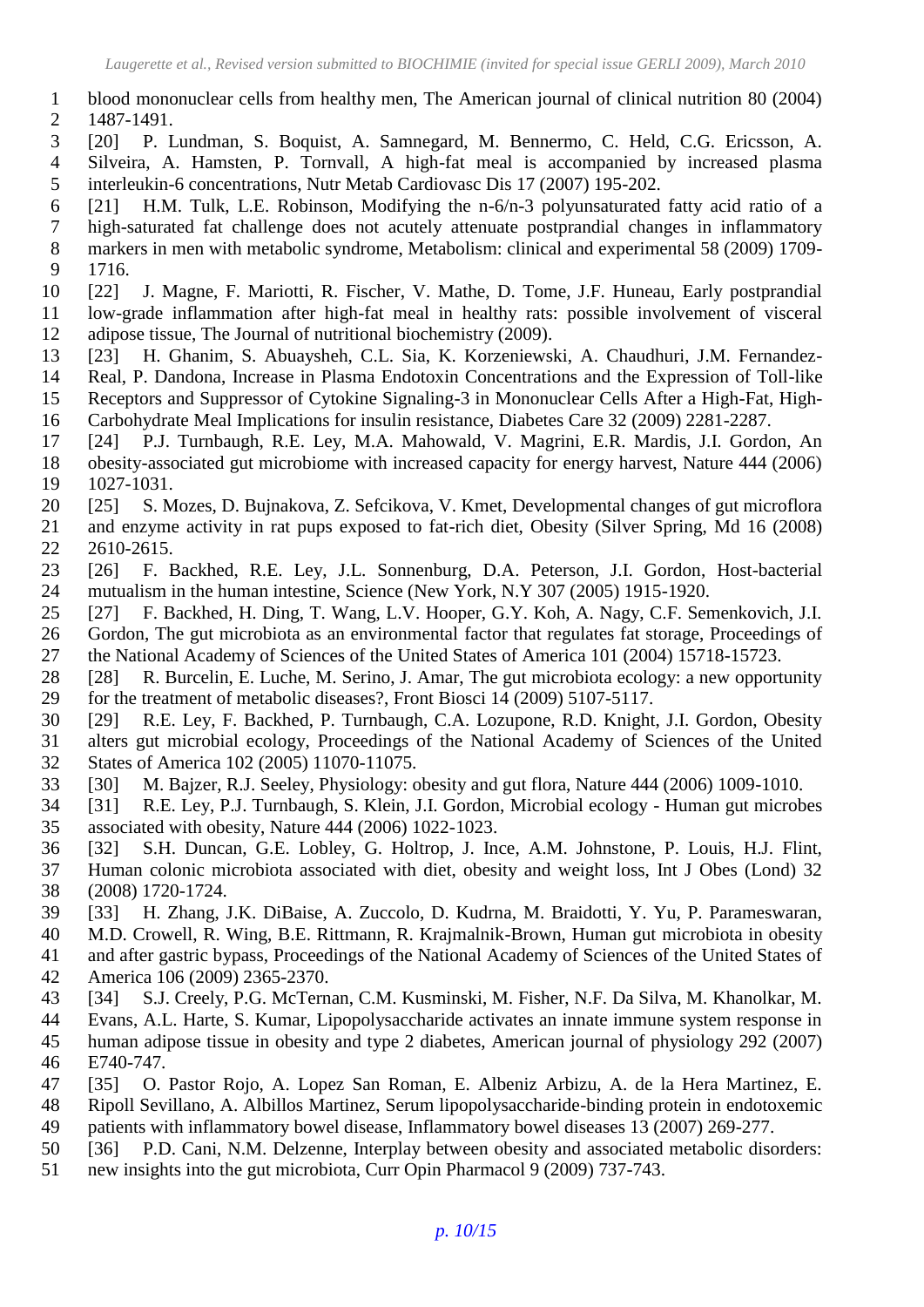- [37] P.D. Cani, S. Possemiers, T. Van de Wiele, Y. Guiot, A. Everard, O. Rottier, L. Geurts, D.
- Naslain, A. Neyrinck, D.M. Lambert, G.G. Muccioli, N.M. Delzenne, Changes in gut microbiota control inflammation in obese mice through a mechanism involving GLP-2-driven improvement
- of gut permeability, Gut 58 (2009) 1091-1103.
- [38] E.J. Schiffrin, A. Parlesak, C. Bode, J.C. Bode, M.A. van't Hof, D. Grathwohl, Y. Guigoz, Probiotic yogurt in the elderly with intestinal bacterial overgrowth: endotoxaemia and innate immune functions, The British journal of nutrition 101 (2009) 961-966.
- [39] P.D. Cani, A.M. Neyrinck, F. Fava, C. Knauf, R.G. Burcelin, K.M. Tuohy, G.R. Gibson,
- N.M. Delzenne, Selective increases of bifidobacteria in gut microflora improve high-fat-diet-
- induced diabetes in mice through a mechanism associated with endotoxaemia, Diabetologia 50 (2007) 2374-2383.
- [40] M.J. Osborn, S.M. Rosen, L. Rothfield, L.D. Zeleznick, B.L. Horecker, Lipopolysaccharide of the Gram-Negative Cell Wall, Science 145 (1964) 783-789.
- [41] L.L. Stoll, G.M. Denning, N.L. Weintraub, Potential role of endotoxin as a proinflammatory mediator of atherosclerosis, Arterioscler Thromb Vasc Biol 24 (2004) 2227- 2236.
- [42] T. Goto, S. Eden, G. Nordenstam, V. Sundh, C. Svanborg-Eden, I. Mattsby-Baltzer, Endotoxin levels in sera of elderly individuals, Clin Diagn Lab Immunol 1 (1994) 684-688.
- [43] J.C. Marshall, Lipopolysaccharide: an endotoxin or an exogenous hormone?, Clin Infect Dis 41 Suppl 7 (2005) S470-480.
- [44] C.C. Szeto, B.C. Kwan, K.M. Chow, K.B. Lai, K.Y. Chung, C.B. Leung, P.K. Li, Endotoxemia is related to systemic inflammation and atherosclerosis in peritoneal dialysis patients, Clin J Am Soc Nephrol 3 (2008) 431-436.
- [45] P. Gallay, C. Barras, P.S. Tobias, T. Calandra, M.P. Glauser, D. Heumann, Lipopolysaccharide (LPS)-binding protein in human serum determines the tumor necrosis factor response of monocytes to LPS, J Infect Dis 170 (1994) 1319-1322.
- [46] E. Hailman, H.S. Lichenstein, M.M. Wurfel, D.S. Miller, D.A. Johnson, M. Kelley, L.A.
- Busse, M.M. Zukowski, S.D. Wright, Lipopolysaccharide (LPS)-binding protein accelerates the binding of LPS to CD14, J Exp Med 179 (1994) 269-277.
- [47] P.S. Tobias, R.J. Ulevitch, Lipopolysaccharide binding protein and CD14 in LPS dependent macrophage activation, Immunobiology 187 (1993) 227-232.
- [48] D.P. Funda, L. Tuckova, M.A. Farre, T. Iwase, I. Moro, H. Tlaskalova-Hogenova, CD14 is expressed and released as soluble CD14 by human intestinal epithelial cells in vitro: lipopolysaccharide activation of epithelial cells revisited, Infect Immun 69 (2001) 3772-3781.
- [49] V. Bazil, J.L. Strominger, Shedding as a mechanism of down-modulation of CD14 on stimulated human monocytes, J Immunol 147 (1991) 1567-1574.
- [50] S. Bas, B.R. Gauthier, U. Spenato, S. Stingelin, C. Gabay, CD14 is an acute-phase protein, J Immunol 172 (2004) 4470-4479.
- [51] M.J. Fenton, D.T. Golenbock, LPS-binding proteins and receptors, Journal of leukocyte biology 64 (1998) 25-32.
- [52] N. Hiki, D. Berger, M.A. Dentener, Y. Mimura, M.A. Buurman, C. Prigl, M. Seidelmann,
- E. Tsuji, M. Kaminishi, H.G. Beger, Changes in endotoxin-binding proteins during major elective surgery: Important role for soluble CD14 in regulation of biological activity of systemic endotoxin, Clinical and Diagnostic Laboratory Immunology 6 (1999) 844-850.
- [53] H.M. Kim, B.S. Park, J.I. Kim, S.E. Kim, J. Lee, S.C. Oh, P. Enkhbayar, N. Matsushima,
- H. Lee, O.J. Yoo, J.O. Lee, Crystal structure of the TLR4-MD-2 complex with bound endotoxin antagonist Eritoran, Cell 130 (2007) 906-917.
- [54] S.J. van Deventer, H.R. Buller, J.W. ten Cate, L.A. Aarden, C.E. Hack, A. Sturk,
- Experimental endotoxemia in humans: analysis of cytokine release and coagulation, fibrinolytic,
- and complement pathways, Blood 76 (1990) 2520-2526.
- [55] J.E. Tomlinson, A.T. Blikslager, Interactions between lipopolysaccharide and the intestinal
- epithelium, Journal of the American Veterinary Medical Association 224 (2004) 1446-1452.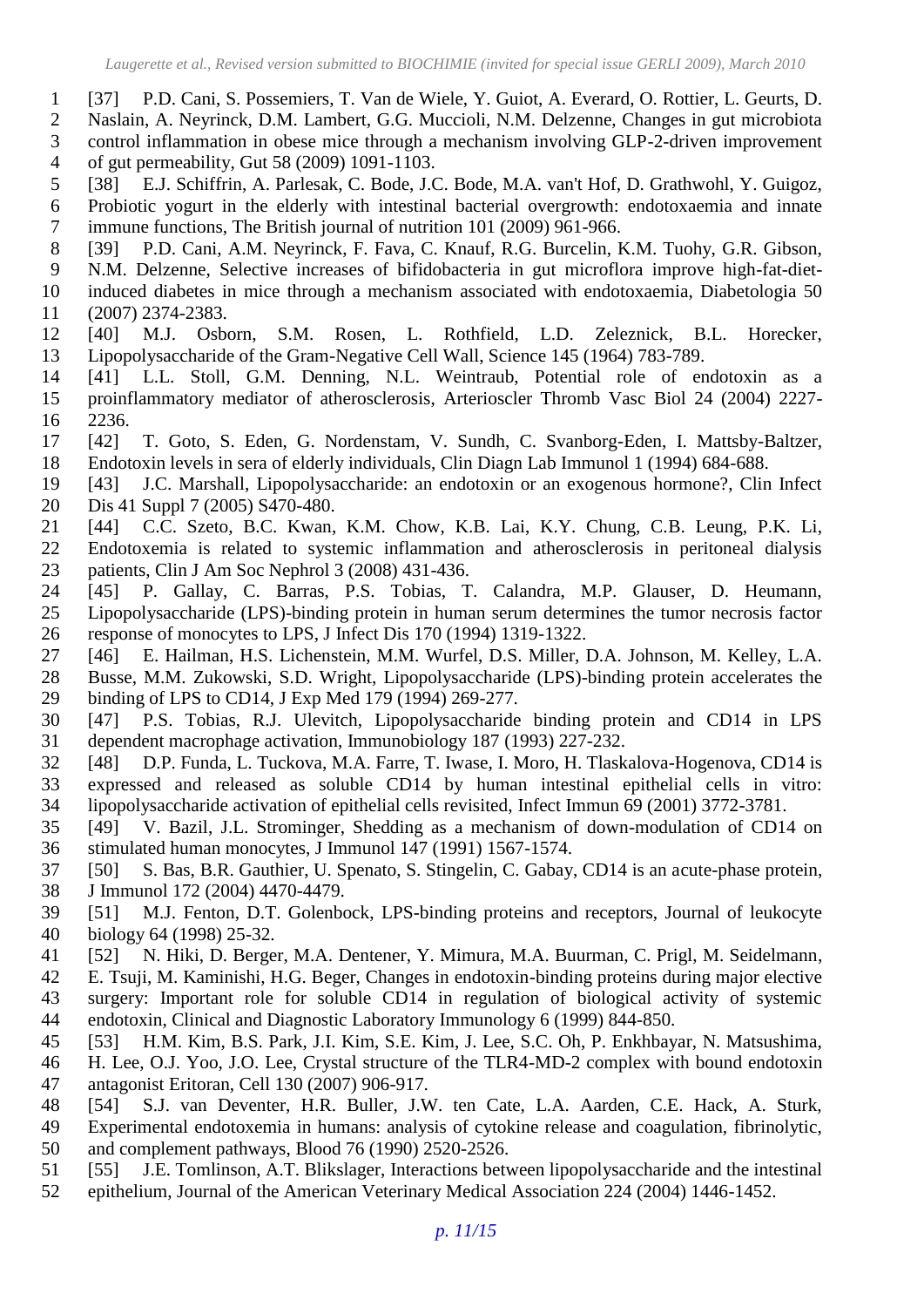- [56] E.B. Eichbaum, H.W. Harris, J.P. Kane, J.H. Rapp, Chylomicrons can inhibit endotoxin activity in vitro, J Surg Res 51 (1991) 413-416.
- [57] T.E. Read, C. Grunfeld, Z. Kumwenda, M.C. Calhoun, J.P. Kane, K.R. Feingold, J.H.
- Rapp, Triglyceride-rich lipoproteins improve survival when given after endotoxin in rats, Surgery 117 (1995) 62-67.
- [58] A.C. Vreugdenhil, C.H. Rousseau, T. Hartung, J.W. Greve, C. van 't Veer, W.A. Buurman,
- Lipopolysaccharide (LPS)-binding protein mediates LPS detoxification by chylomicrons, J Immunol 170 (2003) 1399-1405.
- [59] M.M. Wurfel, S.T. Kunitake, H. Lichenstein, J.P. Kane, S.D. Wright, Lipopolysaccharide
- (LPS)-binding protein is carried on lipoproteins and acts as a cofactor in the neutralization of LPS, The Journal of experimental medicine 180 (1994) 1025-1035.
- [60] H.W. Harris, C. Grunfeld, K.R. Feingold, T.E. Read, J.P. Kane, A.L. Jones, E.B. Eichbaum, G.F. Bland, J.H. Rapp, Chylomicrons alter the fate of endotoxin, decreasing tumor necrosis factor release and preventing death, J Clin Invest 91 (1993) 1028-1034.
- [61] H.W. Harris, D.C. Rockey, P. Chau, Chylomicrons alter the hepatic distribution and cellular response to endotoxin in rats, Hepatology 27 (1998) 1341-1348.
- [62] X.C. Jiang, S. Qin, C. Qiao, K. Kawano, M. Lin, A. Skold, X. Xiao, A.R. Tall, Apolipoprotein B secretion and atherosclerosis are decreased in mice with phospholipid-transfer protein deficiency, Nat Med 7 (2001) 847-852.
- [63] T. Gautier, A. Klein, V. Deckert, C. Desrumaux, N. Ogier, A.L. Sberna, C. Paul, N. Le
- Guern, A. Athias, T. Montange, S. Monier, F. Piard, X.C. Jiang, D. Masson, L. Lagrost, Effect of
- plasma phospholipid transfer protein deficiency on lethal endotoxemia in mice, J Biol Chem 283 (2008) 18702-18710.
- [64] R.S. Munford, Sensing gram-negative bacterial lipopolysaccharides: a human disease determinant?, Infect Immun 76 (2008) 454-465.
- [65] H. Huang, T. Liu, J.L. Rose, R.L. Stevens, D.G. Hoyt, Sensitivity of mice to lipopolysaccharide is increased by a high saturated fat and cholesterol diet, J Inflamm (Lond) 4 (2007) 22.
- [66] H. Shi, M.V. Kokoeva, K. Inouye, I. Tzameli, H. Yin, J.S. Flier, TLR4 links innate immunity and fatty acid-induced insulin resistance, Journal of Clinical Investigation 116 (2006) 3015-3025.
- [67] J.D. Hasday, R. Bascom, J.J. Costa, T. Fitzgerald, W. Dubin, Bacterial endotoxin is an active component of cigarette smoke, Chest 115 (1999) 829-835.
- [68] S. Ghoshal, J. Witta, J. Zhong, W. de Villiers, E. Eckhardt, Chylomicrons promote intestinal absorption of lipopolysaccharides, Journal of lipid research 50 (2009) 90-97.
- [69] P. Lundman, S. Boquist, A. Samnegard, M. Bennermo, C. Held, C.G. Ericsson, A.
- Silveira, A. Hamsten, P. Tornvall, A high-fat meat is accompanied by increased plasma interleukin-6 concentrations, Nutrition Metabolism and Cardiovascular Diseases 17 (2007) 195- 202.
- [70] N.N. Mehta, F.C. McGillicuddy, P.D. Anderson, C.C. Hinkle, R. Shah, L. Pruscino, J. Tabita-Martinez, K.F. Sellers, M.R. Rickels, M.P. Reilly, Experimental Endotoxemia Induces
- Adipose Inflammation and Insulin Resistance in Humans, Diabetes (2009).
- [71] M. Lefevre, P.M. Kris-Etherton, G. Zhao, R.P. Tracy, Dietary fatty acids, hemostasis, and cardiovascular disease risk, Journal of the American Dietetic Association 104 (2004) 410-419.
- [72] M.C. Michalski, Specific molecular and colloidal structures of milk fat affecting lipolysis, absorption and postprandial lipemia, Eur J Lipid Sci Technol 111 (2009).
- [73] H. Singh, A. Ye, D. Horne, Structuring food emulsions in the gastrointestinal tract to modify lipid digestion, Progress in Lipid Research (2009).
- [74] H.L. Mu, C.E. Hoy, The digestion of dietary triacylglycerols, Progress in Lipid Research 43 (2004) 105-133.
- [75] M. Armand, Lipases and lipolysis in the human digestive tract: where do we stand?,
- Curr.Opin.Clin.Nutr.Metab.Care 10 (2007) 156-164.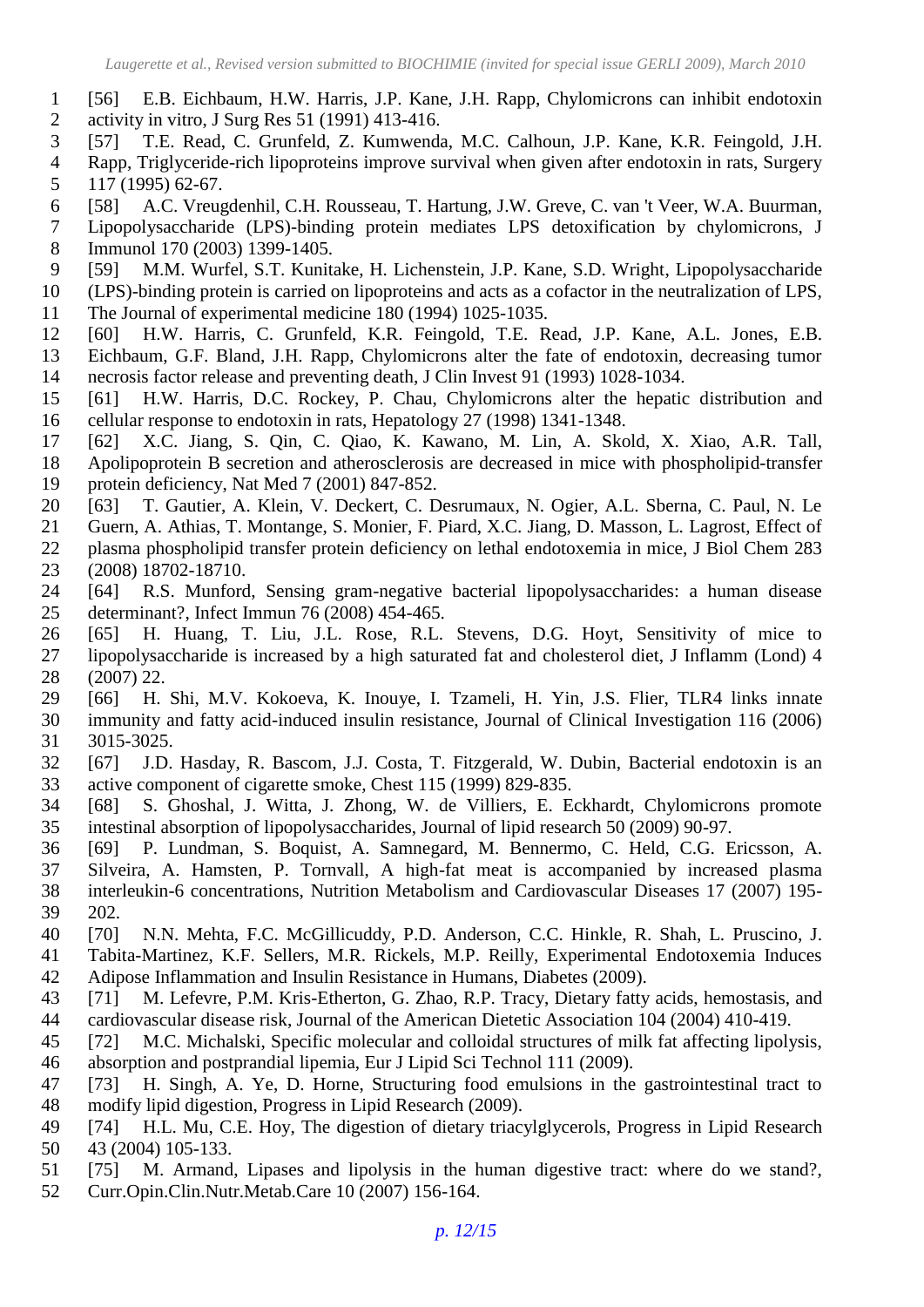- [76] N. Miled, S. Canaan, L. Dupuis, A. Roussel, M. RiviŠre, F. CarriŠre, A. de Caro, C.
- Cambillau, R. Verger, Digestive lipases from three dimensional structure to physiology, Biochimie 82 (2000) 973-986.
- [77] V. Petit, I. Niot, H. Poirier, P. Besnard, Absorption intestinale des acides gras: faits et 5 incertitudes, Nutrition Clinique et M, tabolisme 21 (2007) 38-45.
- [78] I. Garaiova, I.A. Guschina, S.F. Plummer, J. Tang, D. Wang, N.T. Plummer, A randomised cross-over trial in healthy adults indicating improved absorption of omega-3 fatty acids by pre-emulsification, Nutrition Journal 6 (2008) 4-13.
- [79] N. Mekki, M. Charbonnier, P. Borel, J. Leonardi, C. Juhel, H. Portugal, D. Lairon, Butter differs from olive oil and sunflower oil in its effect on postprandial lipemia and triacylglycerol-
- rich lipoproteins after single mixed meals in healthy young men, J.Nutr. 132 (2002) 3642-3649. [80] S.E.E. Berry, T.A.B. Sanders, Influence of triacylglycerol structure of stearic-rich fats on
- postprandial lipemia, Proceedings of the Nutrition Society 64 (2005) 205-212.
- [81] D.M. Robinson, N.C. Martin, L.E. Robinson, I. Ahmadi, A.G. Marangoni, A.J. Wright,
- Influence of Interesterification of a Stearic Acid-Rich Spreadable Fat on Acute Metabolic Risk Factors, Lipids (2009).
- [82] J.K. Lorenzen, S. Nielsen, J.J. Holst, I. Tetens, J.F. Rehfeld, A. Astrup, Effect of dairy calcium or supplementary calcium intake on postprandial fat metabolism, appetite, and subsequent energy intake, American Journal of Clinical Nutrition 85 (2007) 678-687.
- [83] N. Boon, G.B. Hul, J.H. Stegen, W.E. Sluijsmans, C. Walle, D. Langin, N. Viguerie, W.H. Sarris, An intervention study of the effects of calcium intake on faecal fat excretion, energy metabolism and adipose tissue mRNA expression of lipid-metabolism related proteins, International Journal of Obesity 31 (2007) 1704-1712.
- [84] N.T. Bendsen, A.L. Hother, S.K. Jensen, J.K. Lorenzen, A. Astrup, Effect of dairy calcium on fecal fat excretion: a randomized crossover trial, International Journal of Obesity (2009).
- [85] S.E.E. Berry, G.J. Miller, T.A.B. Sanders, The solid fat content of stearic acid-rich fats determines their postprandial effects, American Journal of Clinical Nutrition 85 (2007) 1486- 1494.
- [86] L. Bonnaire, S. Sandra, T. Helgason, E.A. Decker, J. Weiss, D.J. McClements, Influence of lipid physical state on the in vitro digestibility of emulsified lipids, Journal of Agricultural and Food Chemistry 56 (2009) 3791-3797.
- [87] P. Borel, M. Armand, B. Pasquier, M. Senft, G. Dutot, C. Melin, H. Lafont, D. Lairon, Digestion and absorption of tube-feeding emulsions with different droplet sizes and compositions in the rat, J.Parenteral Enteral Nutr. 18 (1994) 534-543.
- [88] P. Borel, M. Armand, P. Ythier, G. Dutot, C. Melin, M. Senft, H. Lafont, D. Lairon, Hydrolysis of emulsions with different triglycerides and droplet sizes by gastric lipase in vitro.
- Effect on pancreatic lipase activity, Journal of Nutritional Biochemistry 5 (1994) 124-133.
- [89] G. Favé, T.C. Coste, M. Armand, Physicochemical properties of lipids: new strategies to manage fatty acid bioavailability, Cell.Mol.Biol. 50 (2004) 815-831.
- [90] S. Mun, E.A. Decker, D.J. McClements, Influence of emulsifier type on in vitro digestibility of lipid droplets by pancreatic lipase, Food Research International 40 (2007) 770-781.
- [91] G. Clemente, M. Mancini, F. Nazzaro, G. Lasorella, A. Rivieccio, A.M. Palumbo, A.A.
- Rivellese, L. Ferrara, R. Giacco, Effect of different dairy products on postprandial lipemia, Nutr.Metab.Cardiovasc.Dis. 13 (2003) 377-383.
- [92] K.M. Sanggaard, J.J. Holst, J.F. Rehfeld, B. Sandstrom, A. Raben, T. Tholstrup, Different
- effects of whole milk and a fermented milk with the same fat and lactose content on gastric
- emptying and postprandial lipaemia, but not on glycaemic response and appetite, British Journal
- of Nutrition 92 (2004) 447-459.
- 49 [93] T. Tholstrup, C.E. H $\Box$  y, L. Normann Andersen, R.D.K. Christensen, B. Sandstr"m, Does
- fat in milk, butter and cheese affect blood lipids and cholesterol differently?, J.Am.Coll.Nutr. 23
- (2005) 169-176.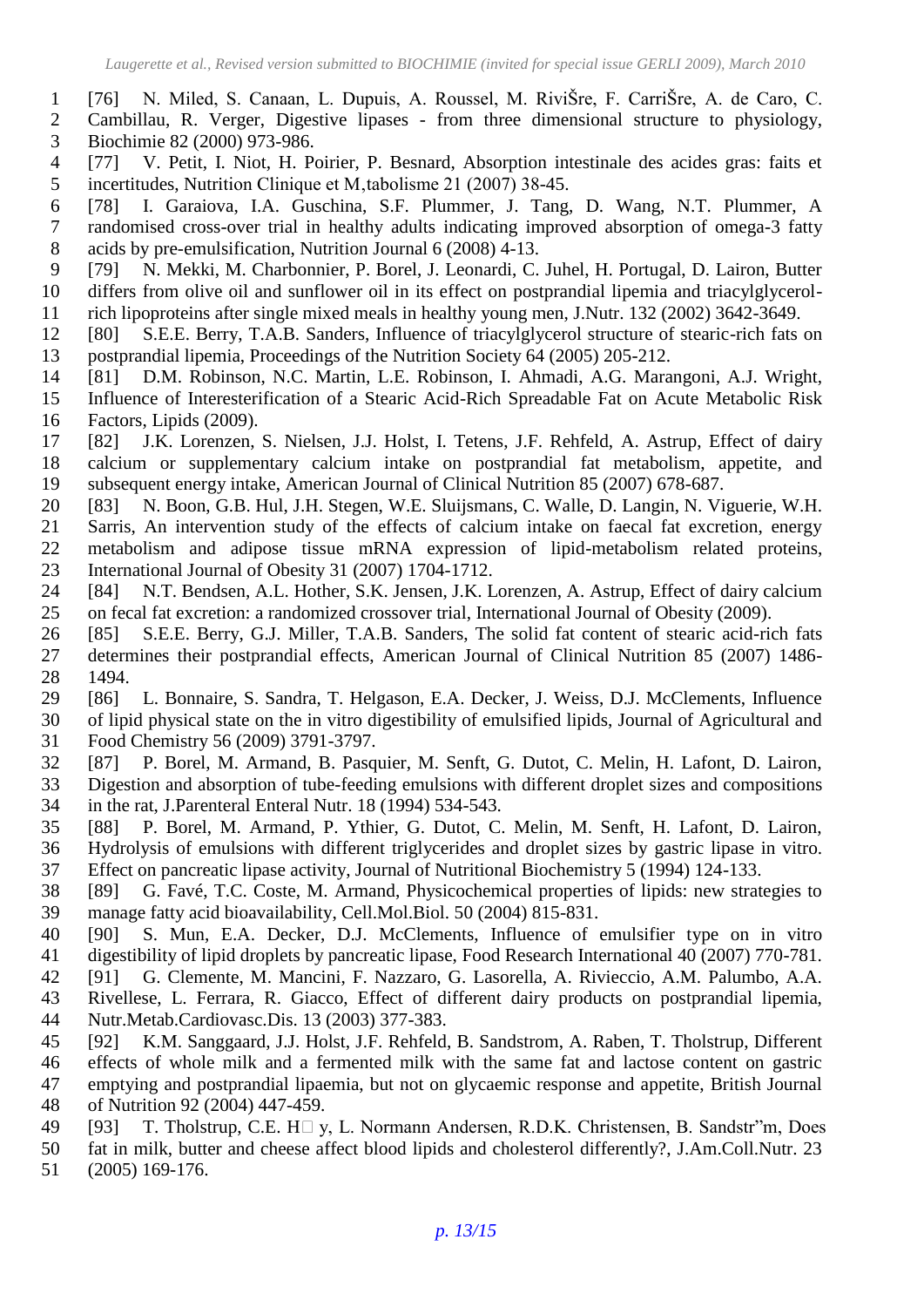- [94] M.C. Michalski, V. Briard, M. Desage, A. Geloen, The dispersion state of milk fat
- influences triglyceride metabolism in the rat A (CO2)-C-13 breath test study, European Journal
- <span id="page-14-0"></span>of Nutrition 44 (2005) 436-444.
- [95] M.C. Michalski, A.F. Soares, C. Lopez, N. Leconte, V. Briard, A. Geloen, The supramolecular structure of milk fat influences plasma triacylglycerols and fatty acid profile in the rat, European Journal of Nutrition 45 (2006) 215-224.
- [96] M.C. Michalski, On the supposed influence of milk homogenization on the risk of CVD, diabetes and allergy, British Journal of Nutrition 97 (2007) 598-610.
- [97] M.C. Michalski, C. Januel, Does homogenization affect the human health properties of cow's milk?, Trends in Food Science & Technology 17 (2006) 423-437.
- <span id="page-14-1"></span> [98] H. Kono, H. Fujii, M. Asakawa, M. Yamamoto, M. Matsuda, A. Maki, Y. Matsumoto, Protective effects of medium-chain triglycerides on the liver and gut in rats administered endotoxin, Annals of surgery 237 (2003) 246-255.
- [99] D.M. Small, The effects of glyceride structure on absorption and metabolism, Annu.Rev.Nutr. 11 (1991) 413-434.
- [100] S. Wein, S. Wolffram, J. Schrezenmeir, D. Gasperikova, I. Klimes, E. Seb"kova, Medium-
- chain fatty acids ameliorate insulin resistance caused by high-fat diets in rats, Diabetes
- Metab.Res.Rev. 25 (2009) 185-194.
- [101] E. Wat, S. Tandy, E. Kapera, A. Kamili, R.W. Chung, A. Brown, M. Rowney, J.S. Cohn,
- Dietary phospholipid-rich dairy milk extract reduces hepatomegaly, hepatic steatosis and
- hyperlipidemia in mice fed a high-fat diet, Atherosclerosis (2009).
- 
-